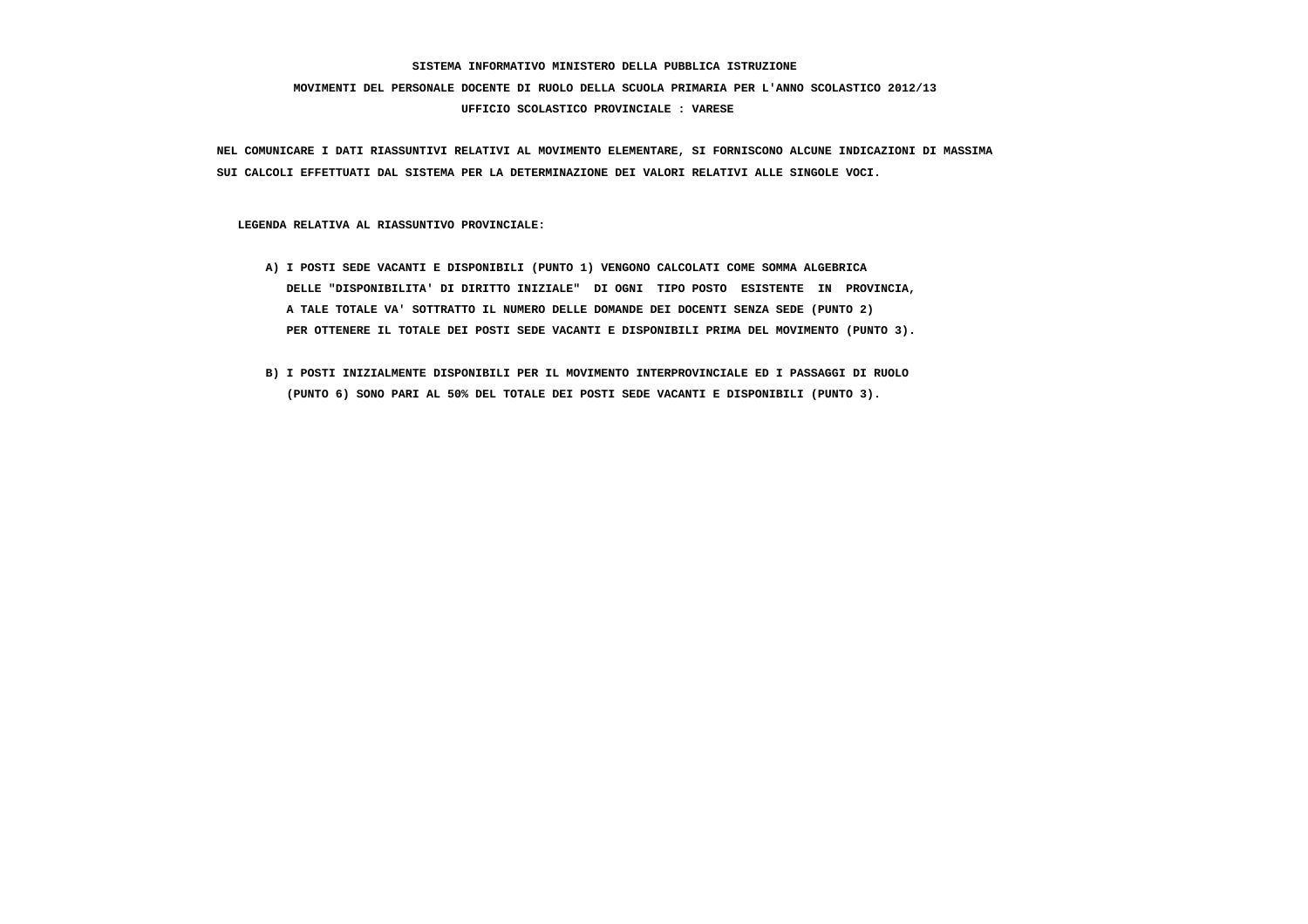### **MOVIMENTI DEL PERSONALE DOCENTE DI RUOLO DELLA SCUOLA PRIMARIA PER L'ANNO SCOLASTICO 2012/13**

#### **UFFICIO SCOLASTICO PROVINCIALE : VARESE**

### **\*\*\* CLASSE COMUNE**

| 1. POSTI SEDE VACANTI                                                        | 130 |
|------------------------------------------------------------------------------|-----|
| 2. PERDENTI POSTO SEDE                                                       | 19  |
| 3. PERDENTI POSTO SU CORSI PER L'ISTRUZIONE DEGLI ADULTI                     |     |
| 4. ACCANTONAMENTI RICHIESTI PER POSTI A CONCORSO E PER GRAD. PERMANENTI      |     |
| 5. DISPONIBILITA' DI DIRITTO INIZIALE                                        | 106 |
| 6. DOCENTI TITOLARI IN PROVINCIA TRASFERITI DA ALTRO TIPO POSTO O SENZA SEDE | 51  |
| . DOCENTI TITOLARI IN PROVINCIA TRASFERITI IN ALTRO TIPO POSTO               |     |
| 8. POSTI VACANTI DI DIRITTO DOPO IL MOVIMENTO                                | 65  |

### **\*\*\* POSTO DI SOSTEGNO PER MINORATI FISIOPSICHICI**

| 1. POSTI VACANTI DI DIRITTO AD INIZIO TRASFERIMENTI                          |  |
|------------------------------------------------------------------------------|--|
| 2. PERDENTI POSTO                                                            |  |
| 3. DISPONIBILITA' DI DIRITTO INIZIALE                                        |  |
| 4. DOCENTI TITOLARI IN PROVINCIA TRASFERITI DA ALTRO TIPO POSTO O SENZA SEDE |  |
| 5. DOCENTI TITOLARI IN PROVINCIA TRASFERITI IN ALTRO TIPO POSTO              |  |
| 6. POSTI VACANTI DI DIRITTO DOPO IL MOVIMENTO                                |  |

 **\*\*\* CLASSE SPECIALE (MINORATI FISIOPSICHICI)**

| 1. POSTI VACANTI DI DIRITTO AD INIZIO TRASFERIMENTI                          |  |
|------------------------------------------------------------------------------|--|
| 2. PERDENTI POSTO                                                            |  |
| 3. DISPONIBILITA' DI DIRITTO INIZIALE                                        |  |
| 4. DOCENTI TITOLARI IN PROVINCIA TRASFERITI DA ALTRO TIPO POSTO O SENZA SEDE |  |
| 5. DOCENTI TITOLARI IN PROVINCIA TRASFERITI IN ALTRO TIPO POSTO              |  |
| 6. POSTI VACANTI DI DIRITTO DOPO IL MOVIMENTO                                |  |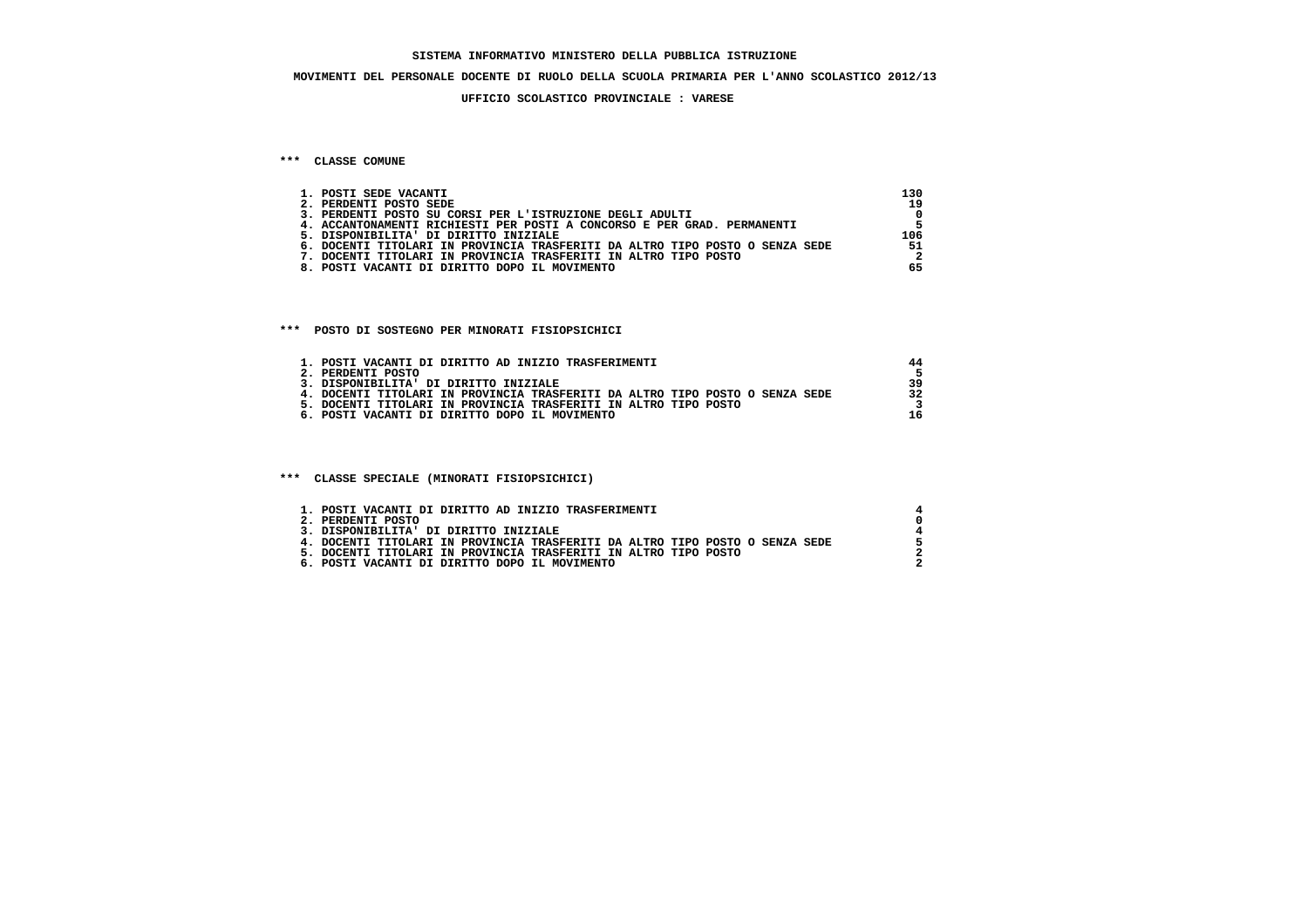### **SISTEMA INFORMATIVO MINISTERO DELLA PUBBLICA ISTRUZIONE**

## **MOVIMENTI DEL PERSONALE DOCENTE DI RUOLO DELLA SCUOLA PRIMARIA PER L'ANNO SCOLASTICO 2012/13**

## **UFFICIO SCOLASTICO PROVINCIALE : VARESE**

 **\*\*\* POSTO DI LINGUA INGLESE**

| 1. POSTI VACANTI DI DIRITTO AD INIZIO TRASFERIMENTI                          |  |
|------------------------------------------------------------------------------|--|
| 2. PERDENTI POSTO                                                            |  |
| 3. DISPONIBILITA' DI DIRITTO INIZIALE                                        |  |
| 4. DOCENTI TITOLARI IN PROVINCIA TRASFERITI DA ALTRO TIPO POSTO O SENZA SEDE |  |
| 5. DOCENTI TITOLARI IN PROVINCIA TRASFERITI IN ALTRO TIPO POSTO              |  |
| 6. POSTI VACANTI DI DIRITTO DOPO IL MOVIMENTO                                |  |